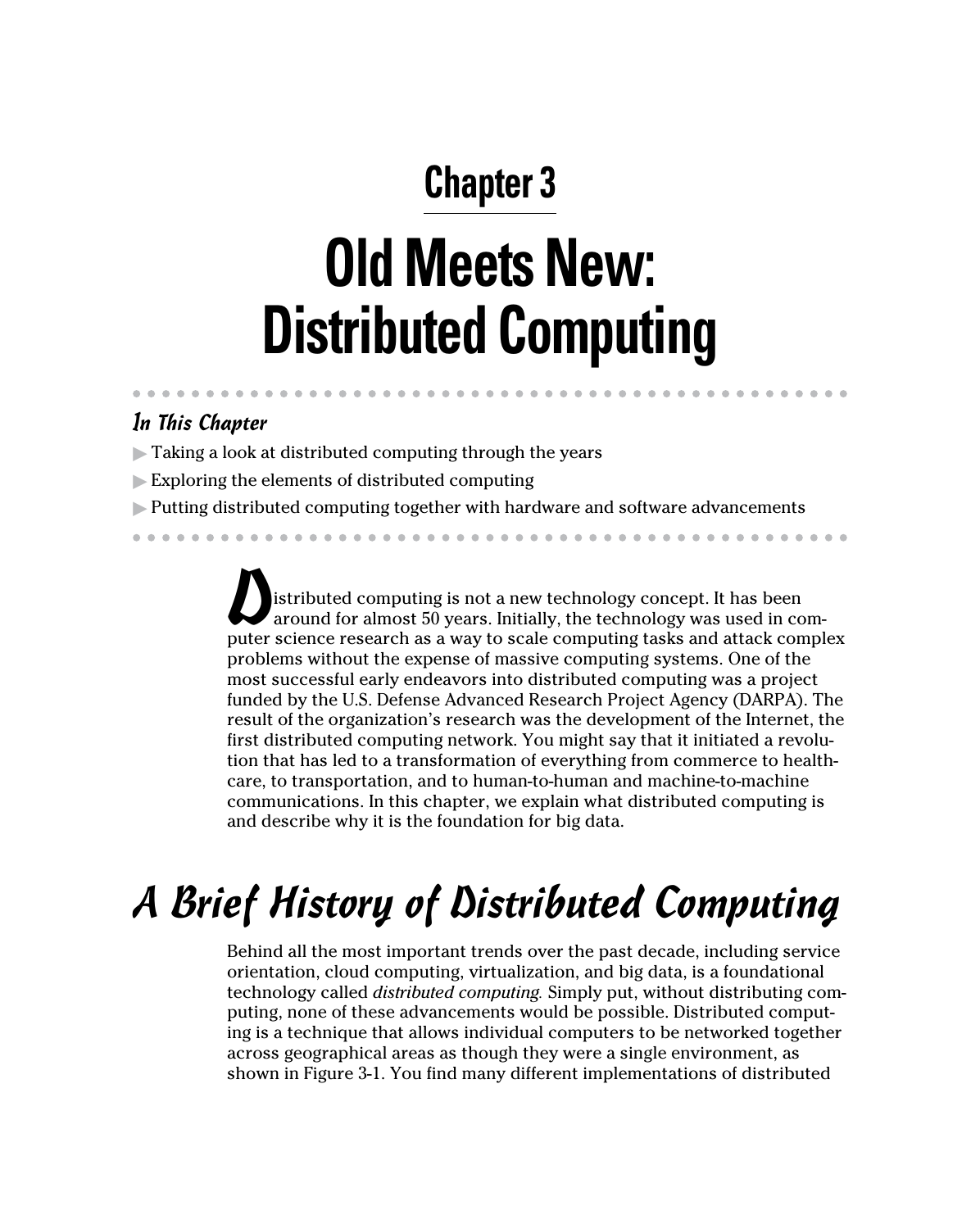computing. In some topologies, individual computing entities simply pass messages to each other. In other situations, a distributed computing environment may share resources ranging from memory to networks and storage. All distributed computing models have a common attribute: They are a group of networked computers that work together to execute a workload or process.

#### Giving thanks to DARPA

The most well-known distributed computing model, the Internet, is the foundation for everything from e-commerce to cloud computing to service management and virtualization. The Internet was conceived as a research project funded by the U.S. DARPA. It was designed to create an interconnecting networking system that would support noncommercial, collaborate research among scientists. In the early days of the Internet, these computers were often connected by telephone lines (see Figure 3-1)! Unless you experienced that frustration, you can only imagine how slow and fragile those connections were.



As the technology matured over the next decade, common protocols such as Transmission Control Protocol (TCP) helped to proliferate the technology and the network. When the Internet Protocol (IP) was added, the project moved from a closed network for a collection of scientists to a potentially commercial platform to transfer e-mail across the globe. Throughout the 1980s, new Internet-based services began to spring up in the market as a commercial alternative to the DARPA network. In 1992, the U.S. Congress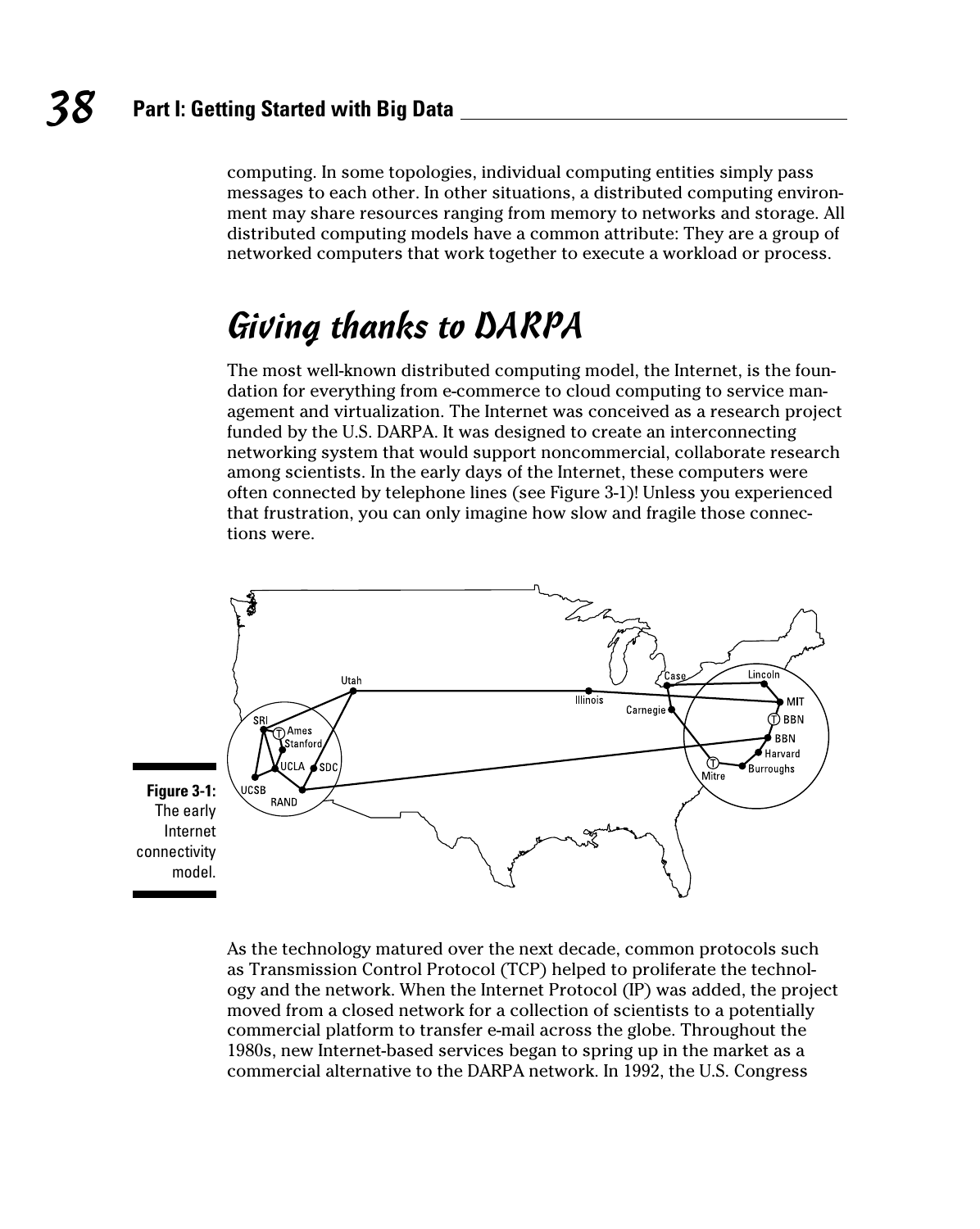passed the Scientific and Advanced-Technology Act that for the first time, allowed commercial use of this powerful networking technology. With its continued explosive growth, the Internet is truly a global distributed network and remains the best example of the power of distributed computing.

#### The value of a consistent model

What difference did this DARPA-led effort make in the movement to distributed computing? Before the commercialization of the Internet, there were hundreds of companies and organizations creating a software infrastructure intended to provide a common platform to support a highly distributed computing environment. However, each vendor or standards organization came up with its own remote procedures calls (RPCs) that all customers, commercial software developers, and partners would have to adopt and support. RPC is a primitive mechanism used to send work to a remote computer and usually requires waiting for the remote work to complete before other work can continue.

With vendors implementing proprietary RPCs, it became impractical to imagine that any one company would be able to create a universal standard for distributed computing. By the mid-1990s, the Internet protocols replaced these primitive approaches and became the foundation for what is distributed computing today. After this was settled, the uses of this approach to networked computing began to flourish. Today, we take it for granted that we can create a network of loosely coupled computers that can exchange information and communicate at the right speed at the right time, as shown in Figure 3-2.

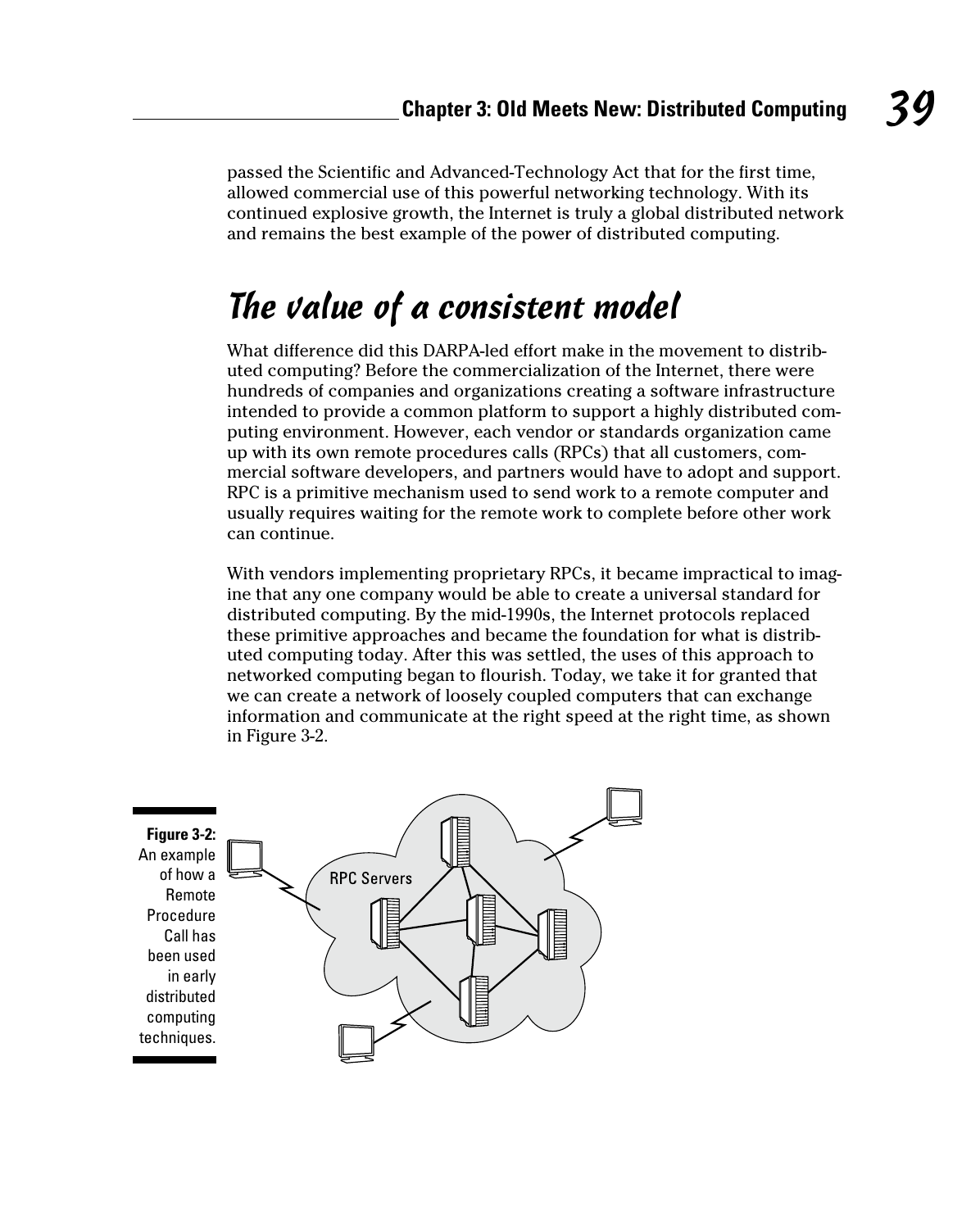## Understanding the Basics of Distributed Computing

There isn't a single distributed computing model because computing resources can be distributed in many ways. For example, you can distribute a set of programs on the same physical server and use messaging services to enable them to communicate and pass information. It is also possible to have many different systems or servers, each with its own memory, that can work together to solve one problem.

#### Why we need distributed computing for big data

Not all problems require distributed computing. If a big time constraint doesn't exist, complex processing can done via a specialized service remotely. When companies needed to do complex data analysis, IT would move data to an external service or entity where lots of spare resources were available for processing. It wasn't that companies wanted to wait to get the results they needed; it just wasn't economically feasible to buy enough computing resources to handle these emerging requirements. In many situations, organizations would capture only selections of data rather than try to capture all the data because of costs. Analysts wanted all the data but had to settle for snapshots, hoping that they captured the right data at the right time.

Key hardware and software breakthroughs revolutionized the data management industry. First, innovation and demand increased the power and decreased the price of hardware. New software emerged that understood how to take advantage of this hardware by automating processes like load balancing and optimization across a huge cluster of nodes. The software included built-in rules that understood that certain workloads required a certain performance level. The software treated all the nodes as though they were simply one big pool of computing, storage, and networking assets, and moved processes to another node without interruption if a node failed, using the technology of virtualization. Chapter 5 covers virtualization and big data in more detail.

#### The changing economics of computing

Fast-forward and a lot has changed. Over the last several years, the cost to purchase computing and storage resources has decreased dramatically. Aided by virtualization, commodity servers that could be clustered and blades that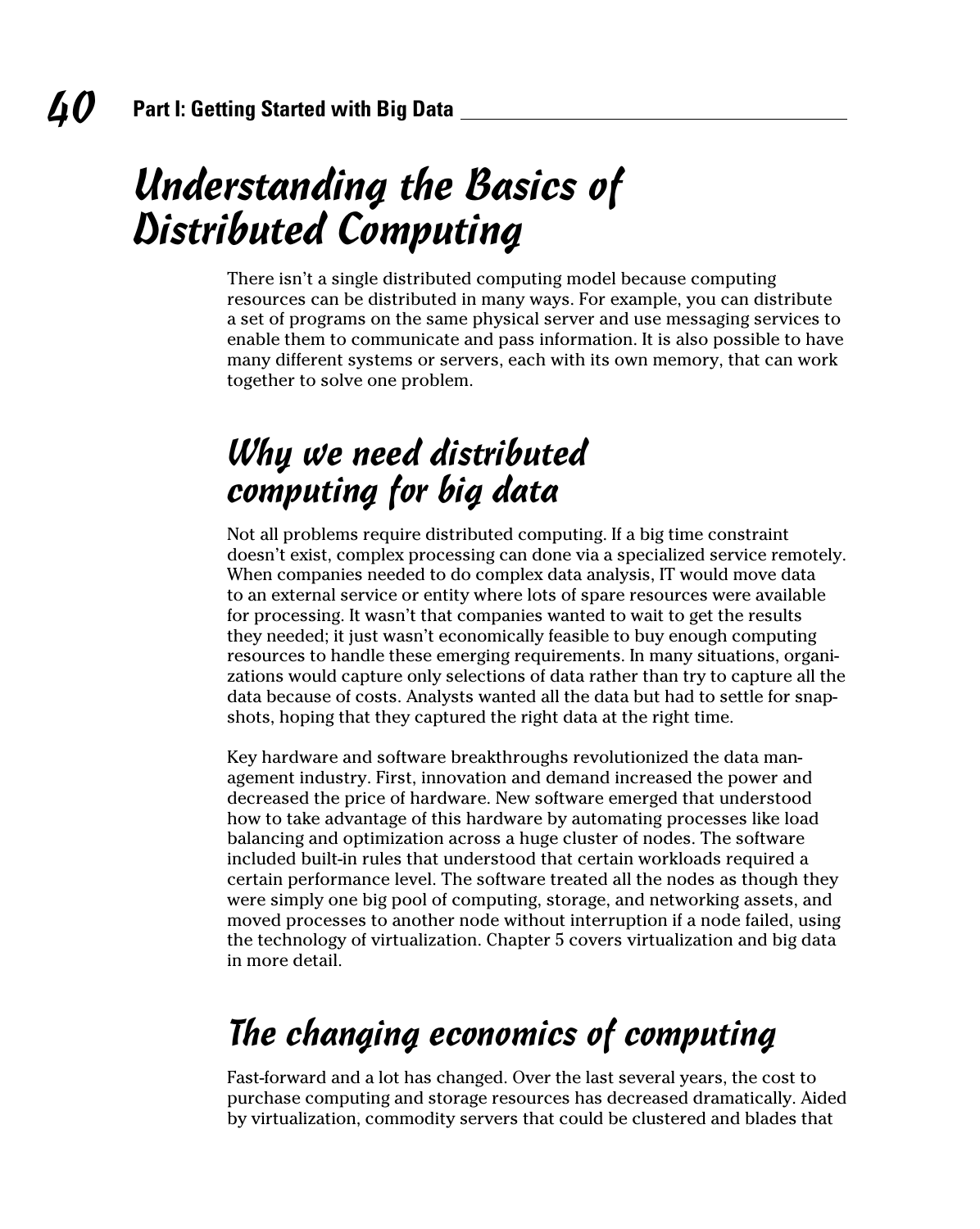could be networked in a rack changed the economics of computing. This change coincided with innovation in software automation solutions that dramatically improved the manageability of these systems. The capability to leverage distributed computing and parallel processing techniques dramatically transformed the landscape and dramatically reduce latency. There are special cases, such as High Frequency Trading (HFT), in which low latency can only be achieved by physically locating servers in a single location.

#### The problem with latency

One of the perennial problems with managing data — especially large quantities of data — has been the impact of latency. *Latency* is the delay within a system based on delays in execution of a task. Latency is an issue in every aspect of computing, including communications, data management, system performance, and more. If you have ever used a wireless phone, you have experienced latency firsthand. It is the delay in the transmissions between you and your caller. At times, latency has little impact on customer satisfaction, such as if companies need to analyze results behind the scenes to plan for a new product release. This probably doesn't require instant response or access. However, the closer that response is to a customer at the time of decision, the more that latency matters.

Distributed computing and parallel processing techniques can make a significant difference in the latency experienced by customers, suppliers, and partners. Many big data applications are dependent on low latency because of the big data requirements for speed and the volume and variety of the data. It may not be possible to construct a big data application in a high latency environment if high performance is needed. The need to verify the data in near real time can also be impacted by latency. In Chapter 16, we address the issue of real-time data streaming and complex event processing, which are critical to applications of big data. When you are dealing with real-time data, a high level of latency means the difference between success and failure.

#### Demand meets solutions

The growth of the Internet as a platform for everything from commerce to medicine transformed the demand for a new generation of data management. In the late 1990s, engine and Internet companies like Google, Yahoo!, and Amazon.com were able to expand their business models, leveraging inexpensive hardware for computing and storage. Next, these companies needed a new generation of software technologies that would allow them to monetize the huge amounts of data they were capturing from customers. These companies could not wait for results of analytic processing. They needed the capability to process and analyze this data in near real time.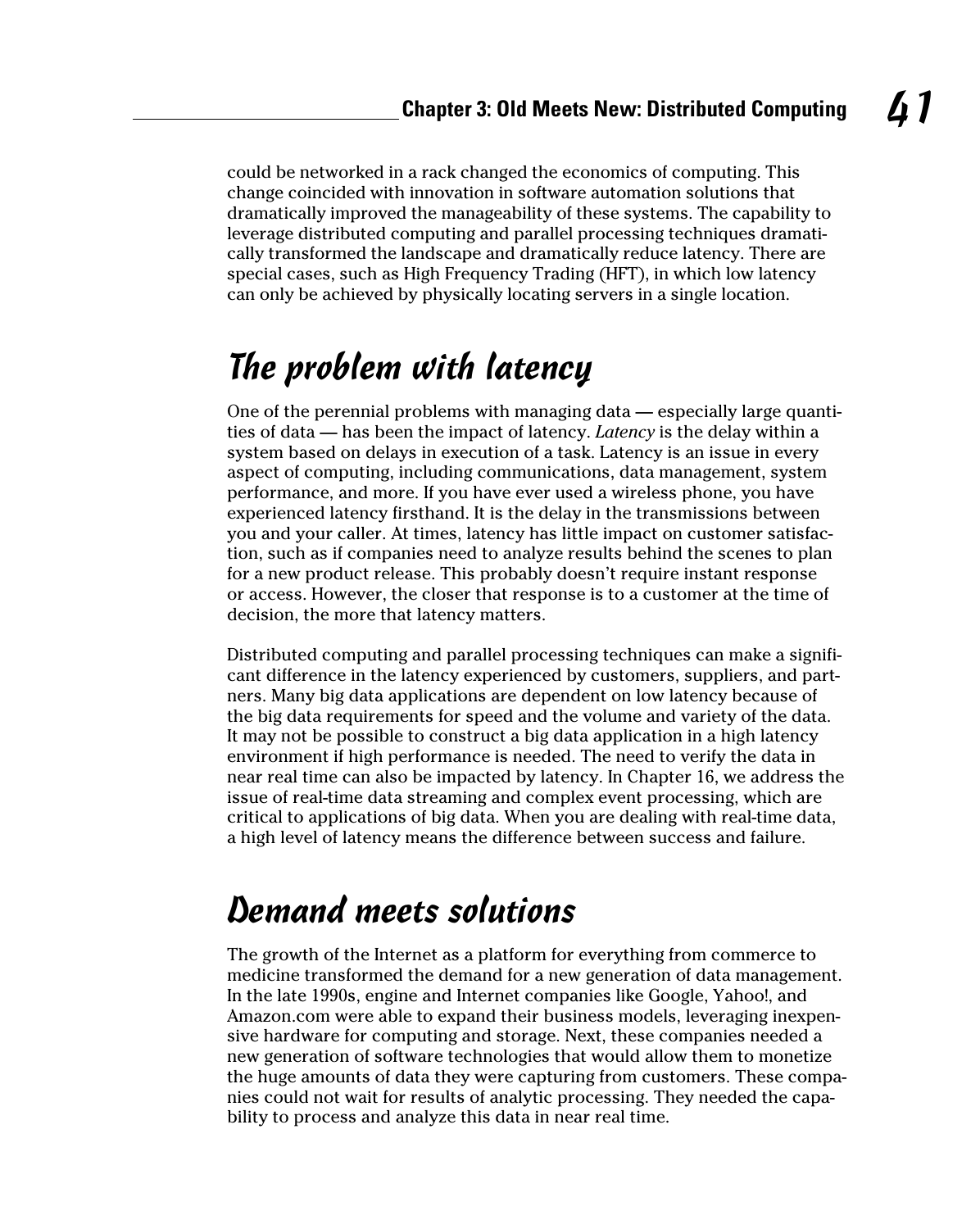## Getting Performance Right

Just having a faster computer isn't enough to ensure the right level of performance to handle big data. You need to be able to distribute components of your big data service across a series of nodes. See Figure 3-3. In distributed computing, a *node* is an element contained within a cluster of systems or within a rack. A node typically includes CPU, memory, and some kind of disk. However, a node can also be a blade CPU and memory that rely on nearby storage within a rack.



Within a big data environment, these nodes are typically clustered together to provide scale. For example, you might start out with a big data analysis and continue to add more data sources. To accommodate the growth, an organization simply adds more nodes into a cluster so that it can scale out to accommodate growing requirements. However, it isn't enough to simply expand the number of nodes in the cluster. Rather, it is important to be able to send part of the big data analysis to different physical environments. Where you send these tasks and how you manage them makes the difference between success and failure.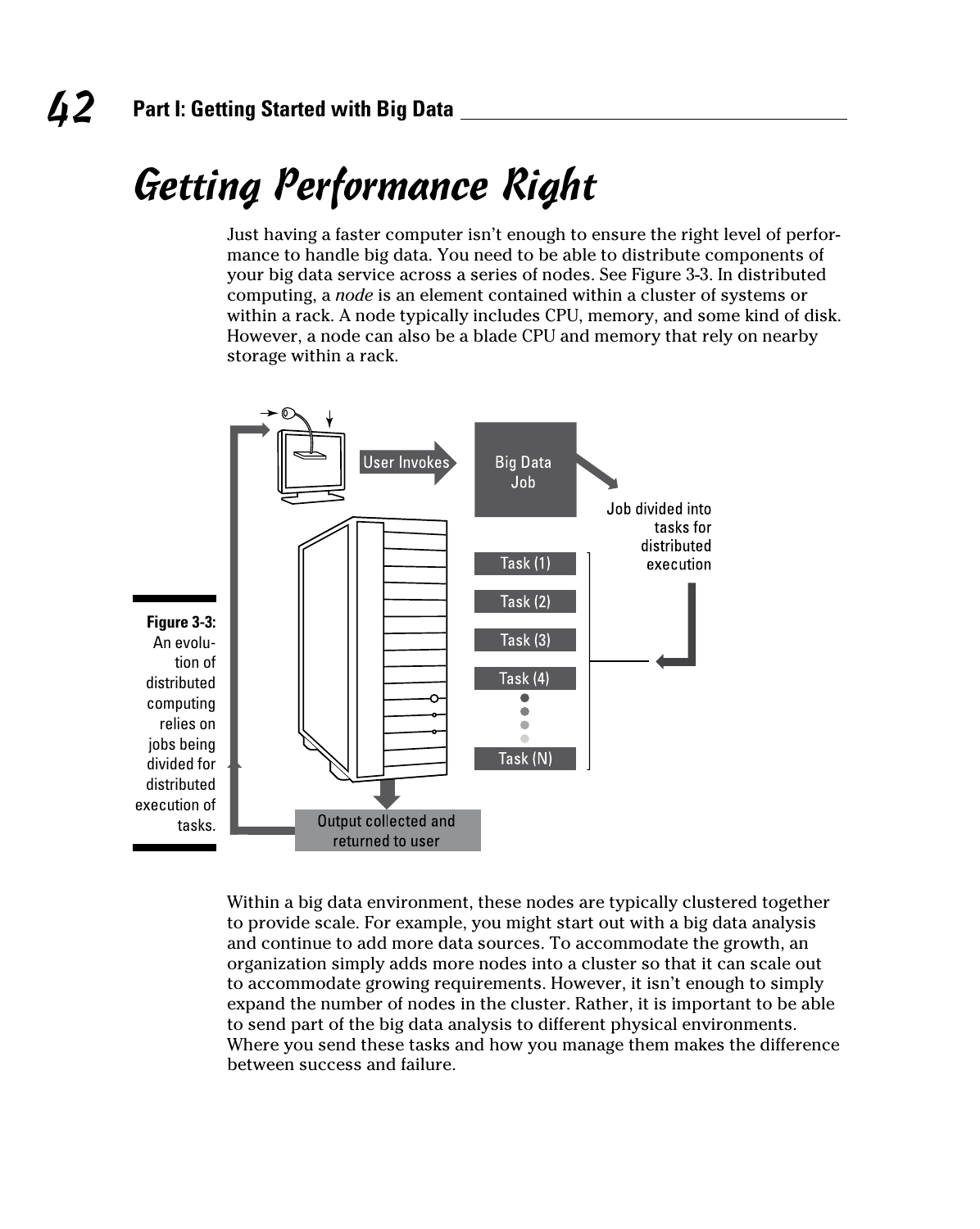In some complex situations, you may want to execute many different algorithms in parallel, even within the same cluster, to achieve the speed of analysis required. Why would you execute different big data algorithms in parallel within the same rack? The closer together the distributions of functions are, the faster they can execute. Although it is possible to distribute big data analysis across networks to take advantage of available capacity, you must do this type of distribution based on requirements for performance. In some situations, the speed of processing takes a back seat. However, in other situations, getting results fast is the requirement. In this situation, you want to make sure that the networking functions are in close proximity to each other. In general, the big data environment has to be optimized for the type of analytics task.

Therefore, scalability is the lynchpin of making big data operate successfully. Although it would be theoretically possible to operate a big data environment within a single large environment, it is not practical. To understand the needs for scalability in big data, one only has to look at cloud scalability and understand both the requirements and the approach. Like cloud computing, big data requires the inclusion of fast networks and inexpensive clusters of hardware that can be combined in racks to increase performance. These clusters are supported by software automation that enables dynamic scaling and load balancing.

The design and implementations of MapReduce are excellent examples of how distributed computing can make big data operationally visible and affordable. For more information on MapReduce, refer to Chapter 8. In essence, we are at one of the unique turning points in computing where technology concepts come together at the right time to solve the right problems. Combining distributed computing, improved hardware systems, and practical solutions such as MapReduce and Hadoop is changing data management in profound ways.